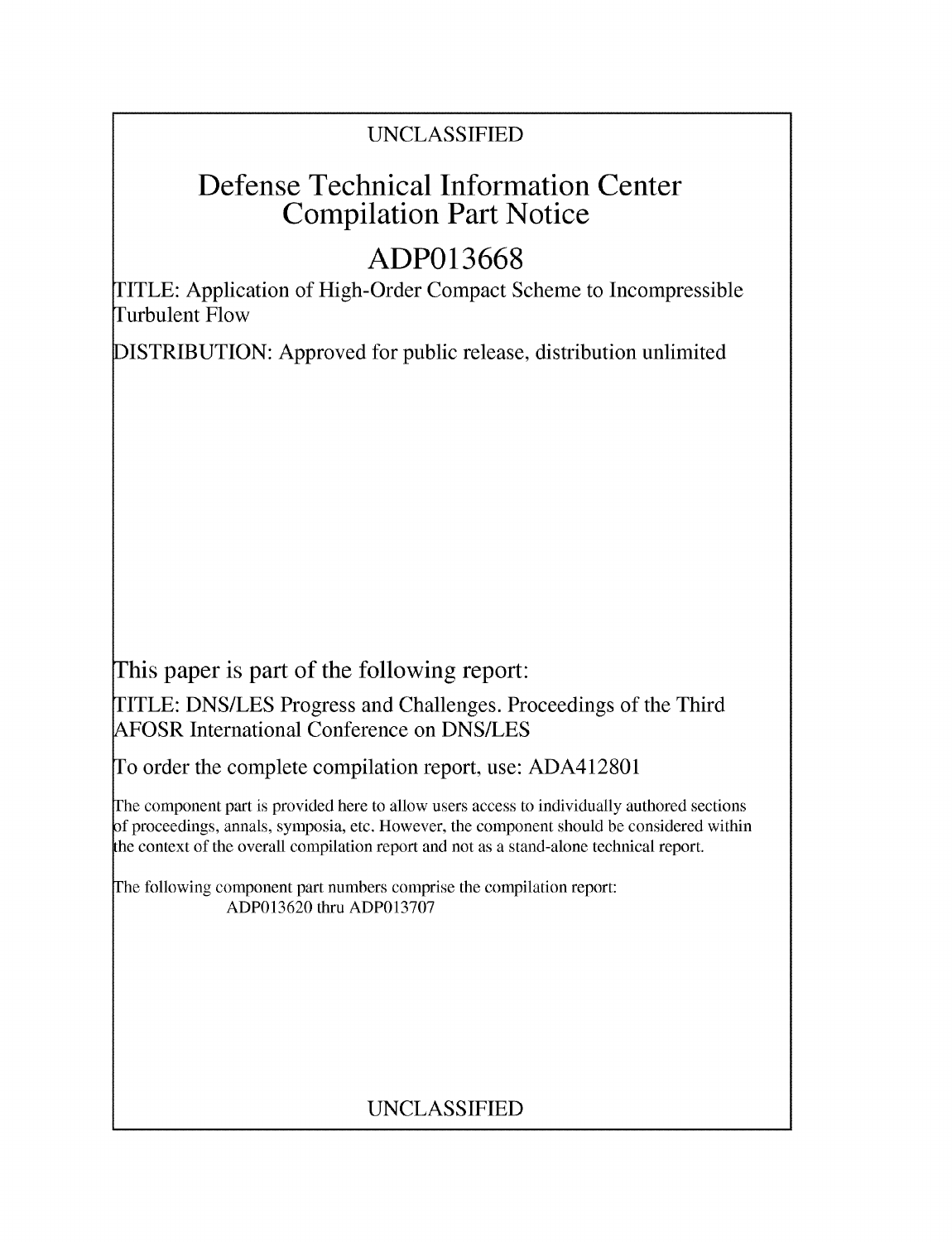## **APPLICATION** OF HIGH-ORDER **COMPACT SCHEME** TO **INCOMPRESSIBLE TURBULENT** FLOW

**CHAO-HO** SUNG\* LI JIANG+ CHAOQUN LIU+

*"David Taylor Model Basin, Carderock Division, NSWC, Bethesda, MD 20084*

+ *Department of Mathematics, University of Texas at Arlington, TX 76019*

#### ABSTRACT

In this work, the high-order central compact scheme is introduced to improve the accuracy of the IFLOW solver. The high-order compact filter is used to reduce non-physical oscillations. To achieve the conservation property of the scheme, the compact scheme is combined with the ENO reconstruction method. The numerical flux at the cell interface is approximated by the derivative of its primitive function which can be exactly calculated. At the boundary, ghost points are constructed. The high-order extrapolation is used to obtain values at the ghost points. Instead of using the one-sided compact scheme, the explicit central difference scheme is applied at the boundary. The results from spatial simulations of trailing vortices have shown obvious improvement in accuracy.

#### **1. INTRODUCTION**

The compact schemes have been widely used in numerical simulation of complex flows. It has been shown [1] that the compact scheme can reach high-order accuracy and good small scale resolution with narrow grid stencils.

IFLOW code [2] is designed as a general-purpose production code for the numerical solutions of the incompressible Reynolds-averaged Navier-Stokes equations supplemented by appropriate turbulence models. The numerical methods include multi-block grid structure for complex geometry, artificial compressibility model, explicit one-step multi-stage Runge-Kutta scheme for time stepping, mutigrid, local time-stepping, implicit residual smoothing, optimal precondition, and bulk viscosity damping for convergence acceleration. The second order central difference and finite volume method are used for spatial discretization.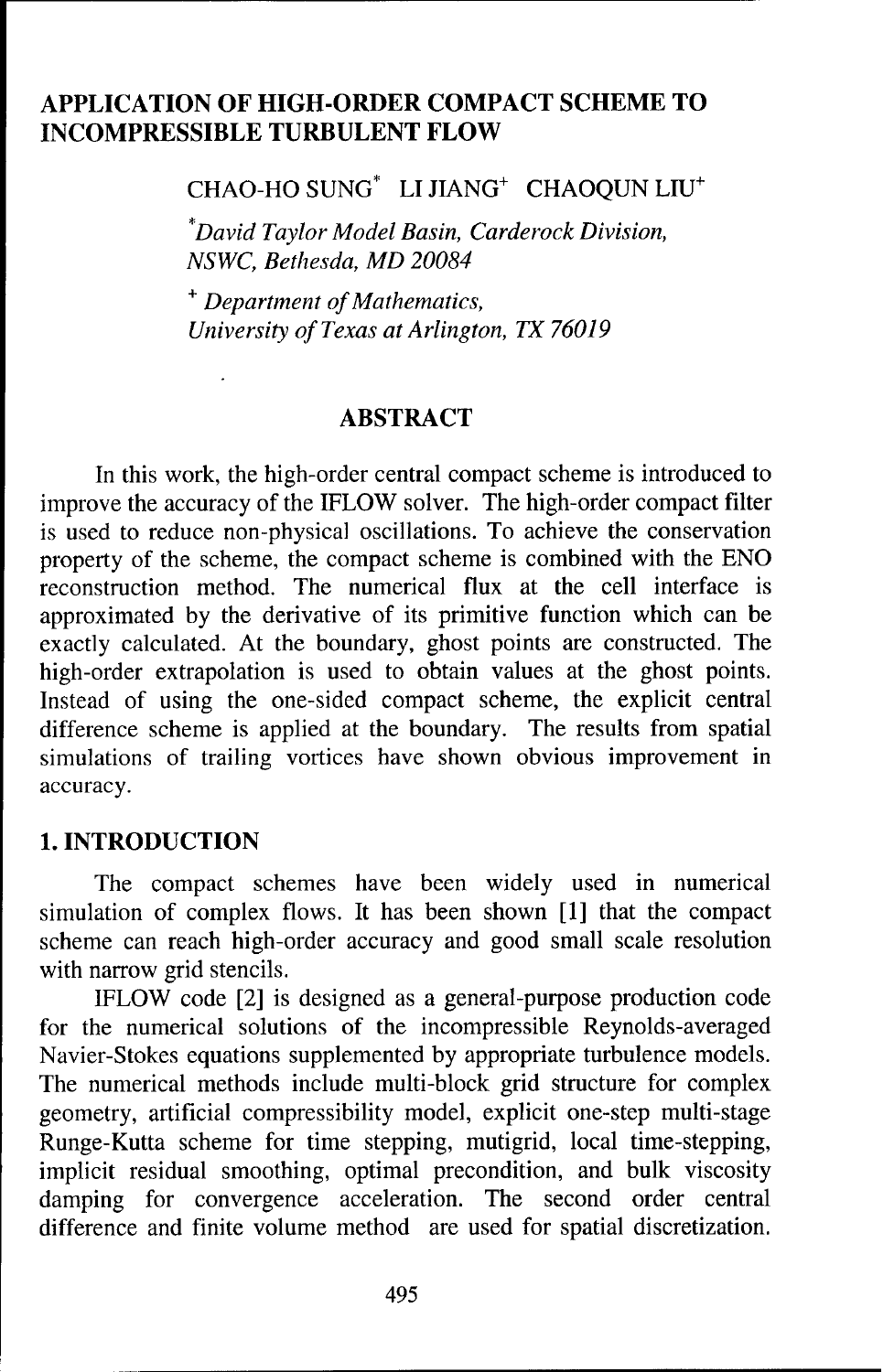## 496 CHAO-HO SUNG, LI JIANG, CHAOQUN LIU

The fourth-order artifical dissipation terms are added to suppress numerical oscillations. The code has been used to analyze many complex flow fields including those around submarine, surface ship, and various parts of each.

In this work, the fourth-order compact finite difference scheme is incorporated into the code to improve the accuracy of the solutions. Instead of using artificial dissipation, the sixth order compact filter is used to reduce non-physical oscillations. To achieve the conservation property of the scheme, the compact scheme is combined with the ENO reconstruction method[3]. The numerical flux at the cell interface is approximated by the derivative of its primitive function which can be exactly calculated. The physical flux at the boundary is used as the boundary condition. To calculate the physical flux, ghost points are constructed by the fourth order extrapolation. The next section presents this method in detail, followed by the test cases and results of calculations.

## 2. GOVERNING **EQUATIONS**

The three-dimensional incompressible Reynolds-averaged Navier-Stokes equations based on the artificial compressibility approach can be expressed using the following conservative formulation.

$$
P_0^{-1}q_t + F_x + G_y + H_z = 0 \tag{1}
$$

where the preconditioned matrix  $P_0$  and the three components of fluxes *F,G,* and H are defined as

$$
P_0^{-1} = \begin{bmatrix} (1+\gamma)\beta^{-2} & \gamma\beta^{-2}u & \gamma\beta^{-2}v & \gamma\beta^{-2}w \\ (1+\alpha+\gamma)\beta^{-2} & 1+\gamma\beta^{-2}u^2 & \gamma\beta^{-2}uv & \gamma\beta^{-2}uw \\ (1+\alpha+\gamma)\beta^{-2} & \gamma\beta^{-2}vu & \gamma\beta^{-2}v^2 & \gamma\beta^{-2}vw \\ (1+\alpha+\gamma)\beta^{-2} & \gamma\beta^{-2}wu & \gamma\beta^{-2}wv & 1+\gamma\beta^{-2}w^2 \end{bmatrix}
$$
  

$$
\begin{bmatrix} p^* \\ u \end{bmatrix} = \begin{bmatrix} u \\ u^2 + p^* - \tau_w \end{bmatrix} \begin{bmatrix} v \\ uv - \tau_w \end{bmatrix} \begin{bmatrix} v \\ uv - \tau_w \end{bmatrix} = \begin{bmatrix} w \\ uw - \tau_w \end{bmatrix}
$$

$$
q = \begin{bmatrix} p^* \\ u \\ v \\ w \end{bmatrix}, \quad F = \begin{bmatrix} u \\ u^2 + p^* - \tau_{xx} \\ uv - \tau_{xy} \\ uv - \tau_{xz} \end{bmatrix}, \quad G = \begin{bmatrix} v \\ uv - \tau_{yx} \\ v^2 + p^* - \tau_{yy} \\ v^2 + p^* - \tau_{yy} \end{bmatrix}, \quad H = \begin{bmatrix} w \\ uw - \tau_{zx} \\ wv - \tau_{zy} \\ w^2 + p^* - \tau_{zz} \end{bmatrix}
$$

Here p<sup>\*</sup> is the pressure p divided by a constant density  $\rho$ .  $\alpha$ ,  $\beta^{-2}$  and  $\gamma$  are preconditioning parameters. In this presented work,  $\alpha = \gamma = 0$  and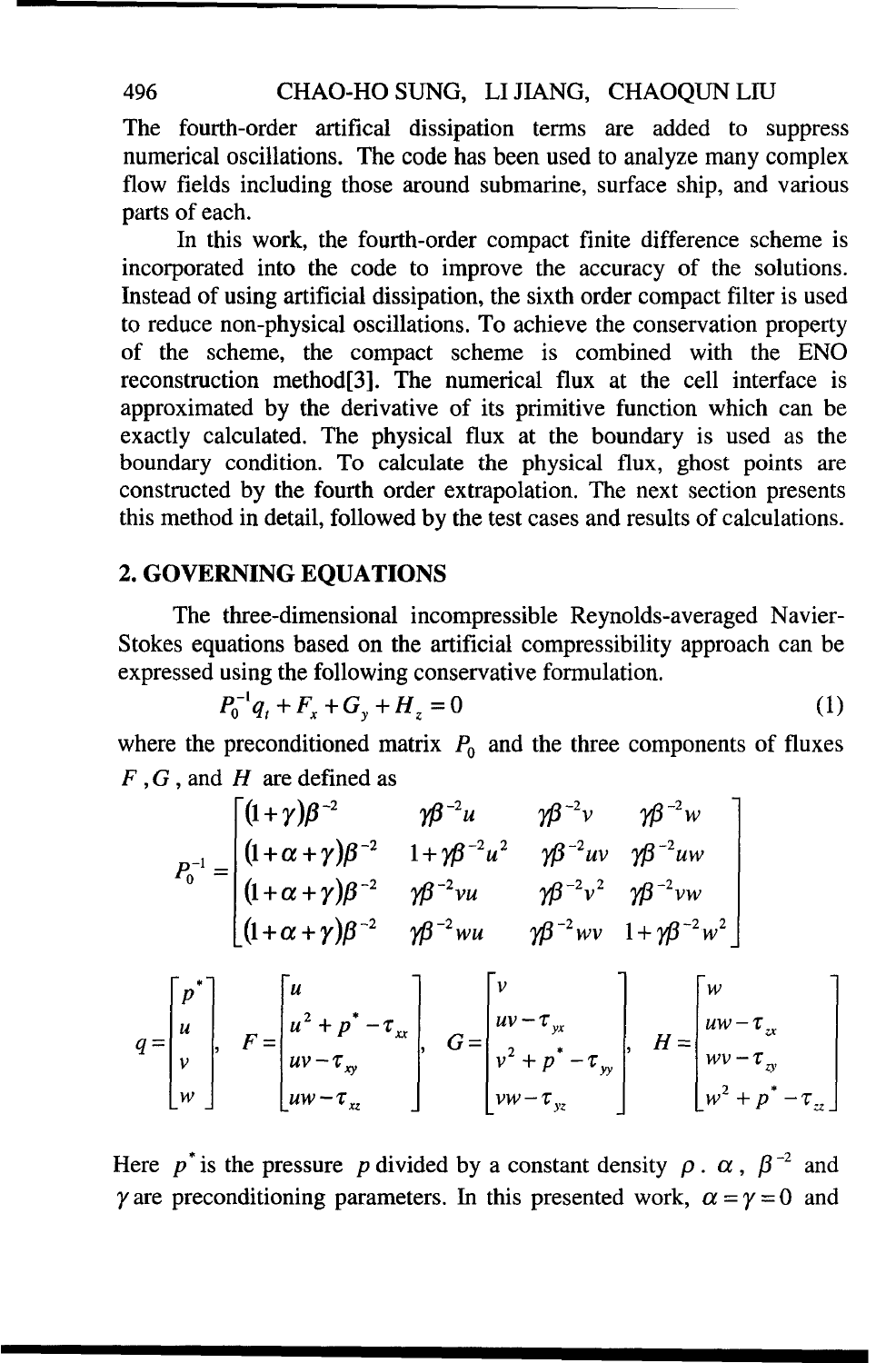$\beta^{-2} = \max(|u|^2, \varepsilon) \varepsilon = 0.7$ . The Reynolds stresses calculated by turbulence model are given by  $\tau_{ij}$ , *i*, *j* = *x*, *y*, *z*.

#### **3. NUMERICAL** METHOD

In the old version of IFLOW, a finite volume method is used. The mean flow is descretized by a second-order accurate central difference method with the fourth-order dissipation terms. The turbulent flow is discretized by one of the several upwind schemes. The time step is based on an explicit one-step multi-stage Runge-Kutta method to reach a steadystate solution. Several convergence acceleration techniques including multigrid, local time step, implicit residual smoothing, preconditioning, and bulk viscosity damping have been implemented.

In this work, the fourth-order compact finite difference scheme [1] and the ENO reconstruction method [3] are used to approximate the derivatives of fluxes. To illustrate how to use this method, we choose  $F<sub>x</sub>$ , the derivative of flux in the  $x$  direction, as the example. When a conservative approximation to the spatial derivative is applied,  $F<sub>x</sub>$  can be expressed as

$$
F_x\big|_{j} = \frac{1}{\Delta x} \left( \hat{F}_{j + \frac{1}{2}} - \hat{F}_{j - \frac{1}{2}} \right)
$$
 (2)

where  $\overline{F}_{+}$  and  $F_{+}$  are numerical flux functions at the cell interfaces. In 2 2

order to achieve the high-order accuracy, numerical fluxes should be defined in such a way that the difference of numerical fluxes is a highorder approximation of the derivative  $F_x$ . According to the ENO reconstruction procedure [3], it has been proved that the primitive function of  $\hat{F}$  at the cell interfaces can be exactly calculated by the value of  $F_i$  at given points. If P is the primitive function of  $\hat{F}$ , then:

$$
P_{j+\frac{1}{2}} = \Delta x \sum_{i=-\infty}^{j} \hat{F}_i
$$
 (3)

Then the numerical flux  $\hat{F}$  at the cell interface can be obtained by taking derivative of its primitive function P,

$$
\hat{F}_{j+\frac{1}{2}} = \mathbf{P}'_{j+\frac{1}{2}} \tag{4}
$$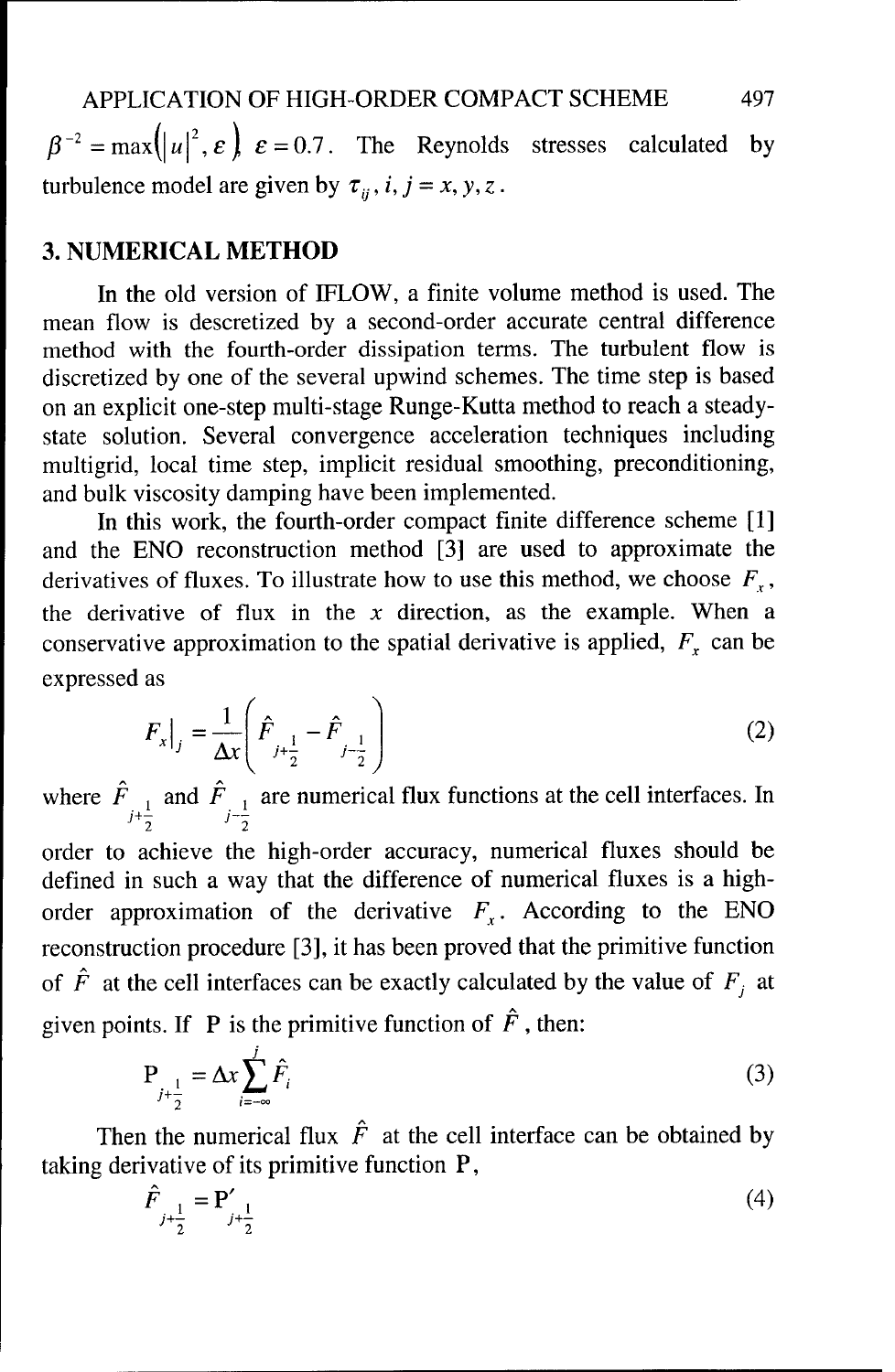#### 498 CHAO-HO SUNG, LI JIANG, CHAOQUN LIU

The approximations of derivatives of P at cell interfaces are calculated by the fourth-order compact finite difference scheme.  $G<sub>v</sub>$  and  $H<sub>z</sub>$  are discretized in the same manner. The sixth order compact filter is used to reduce numerical oscillations.

#### **4.NUMERICAL EXAMPLES**

To verify the efficiency of this high-order approach, the development of a trailing vortex is simulated using the  $k-\omega$  turbulence model. In the first testing problem, a laminar q-vortex solution of Batchelor[2] is used as the inlet flow condition, i.e.

$$
V_{\theta} = V_{\theta l} (1 + \frac{1}{2\alpha}) \frac{r_l}{r} \left[ 1 - \exp\left(-\alpha \frac{r^2}{r_l^2}\right) \right] \qquad U - U_{\infty} = U_D \left(-\alpha \frac{r^2}{d^2}\right)
$$

where  $r^2 = y^2 + z^2$ ,  $\alpha = 1.25643$ ,  $V_{\alpha 1} = 0.286$ ,  $U_p = 0.165$ , and  $r_1 = 0.036$ . The size of the computational domain is  $40 \times 1 \times 1$ . The inlet is located at  $x=5$ . The grid number is  $96\times32\times32$ . Fig.1 and 2 show the distributions of the streamwise and tangential velocities along a vertical line through the vortex core at different locations in the  $x$  direction. The results from the second-order and the fourth-order are displayed in the same figure. Fig.3 shows the contours of vorticity at different  $x$  locations. The first row is corresponding to the second-order results, and the second row is of the fourth-order. It can be seen from these results that the highorder compact scheme increases the accuracy of the solutions and has demonstrated a better resolution than second-order scheme.



Fig. 1 Streamwise velocity Fig. 2 Tangential velocity

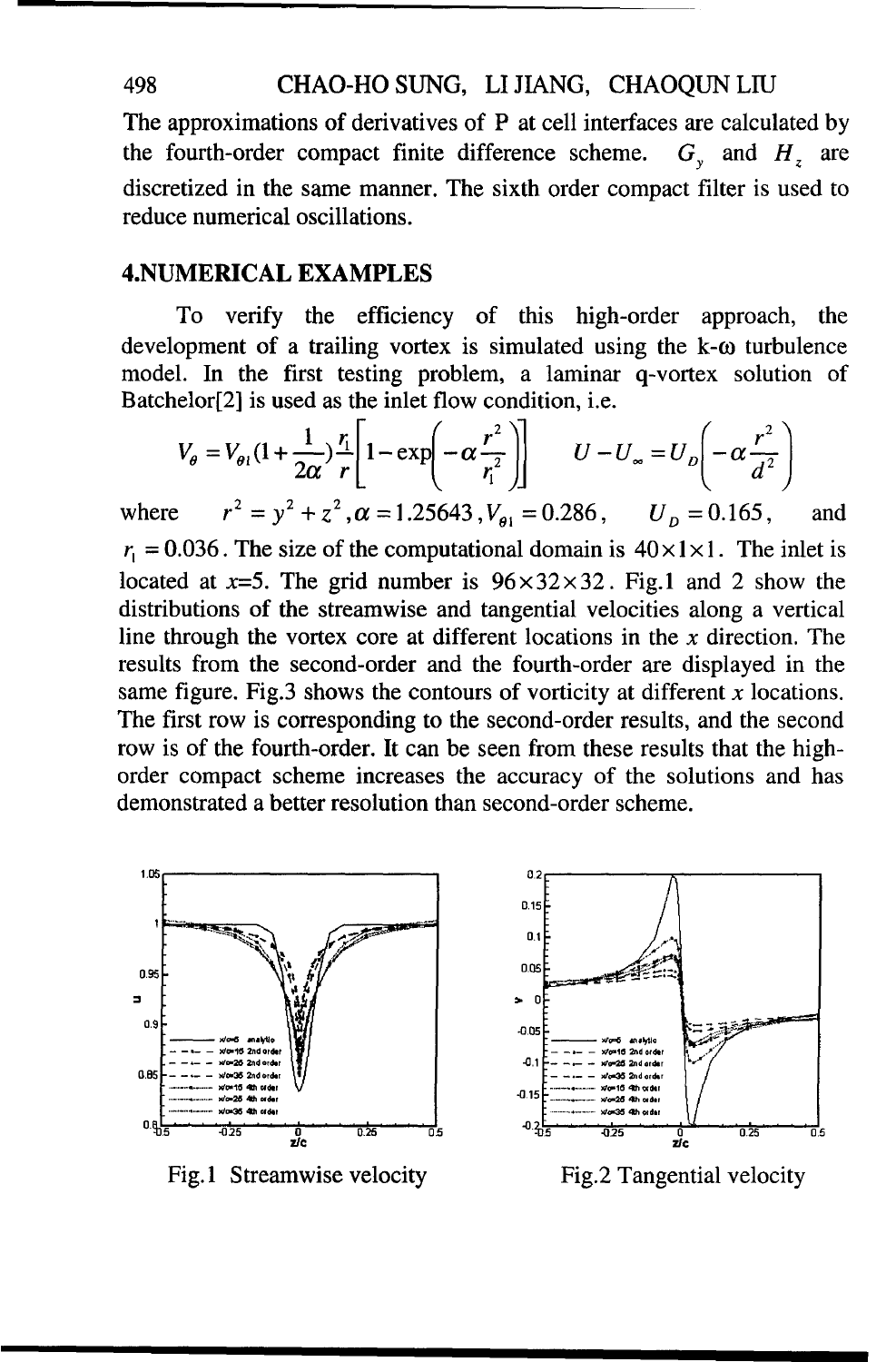

Fig.3 Contours of vorticity at different  $x$  locations

In the second testing problem, the experimental data from [2] are used to prescribe the inlet flow. The geometry and flow condition match those in the experiment. The computational domain extends from  $x/c=5$  to  $x/c=45$ in the streamwise direction. The grid is clustered near the center of the vortex on the cross section. In the streamwise direction the grid is uniform. The grid number is  $56 \times 56 \times 56$ . Experimental data (17×17) at  $x/c=5$  are interpolated to the computational grid nodes. The numerical results are compared with experimental data at  $x/c=10$ . Fig.4 and 5 show the distributions of the streamwise and tangential velocities along a vertical line through the vortex core at different locations in the  $x$ direction. The results from the second-order and the fourth-order are compared with the experimental results. It is obvious that the accuracy is improved by using the high-order compact scheme. The large discrepancy between numerical results and experiment data is caused by errors of the interpolated inlet boundary condition, as we find this discrepancy also exists at the sections very close to the inlet boundary.

## 5.CONCLUSIONS

The fourth-order compact scheme in the conservative form has been incorporated in to the production code IFLOW. The results from the testing cases have shown the improvement in accuracy. The further applications of this method to more complex flows are undertaken.